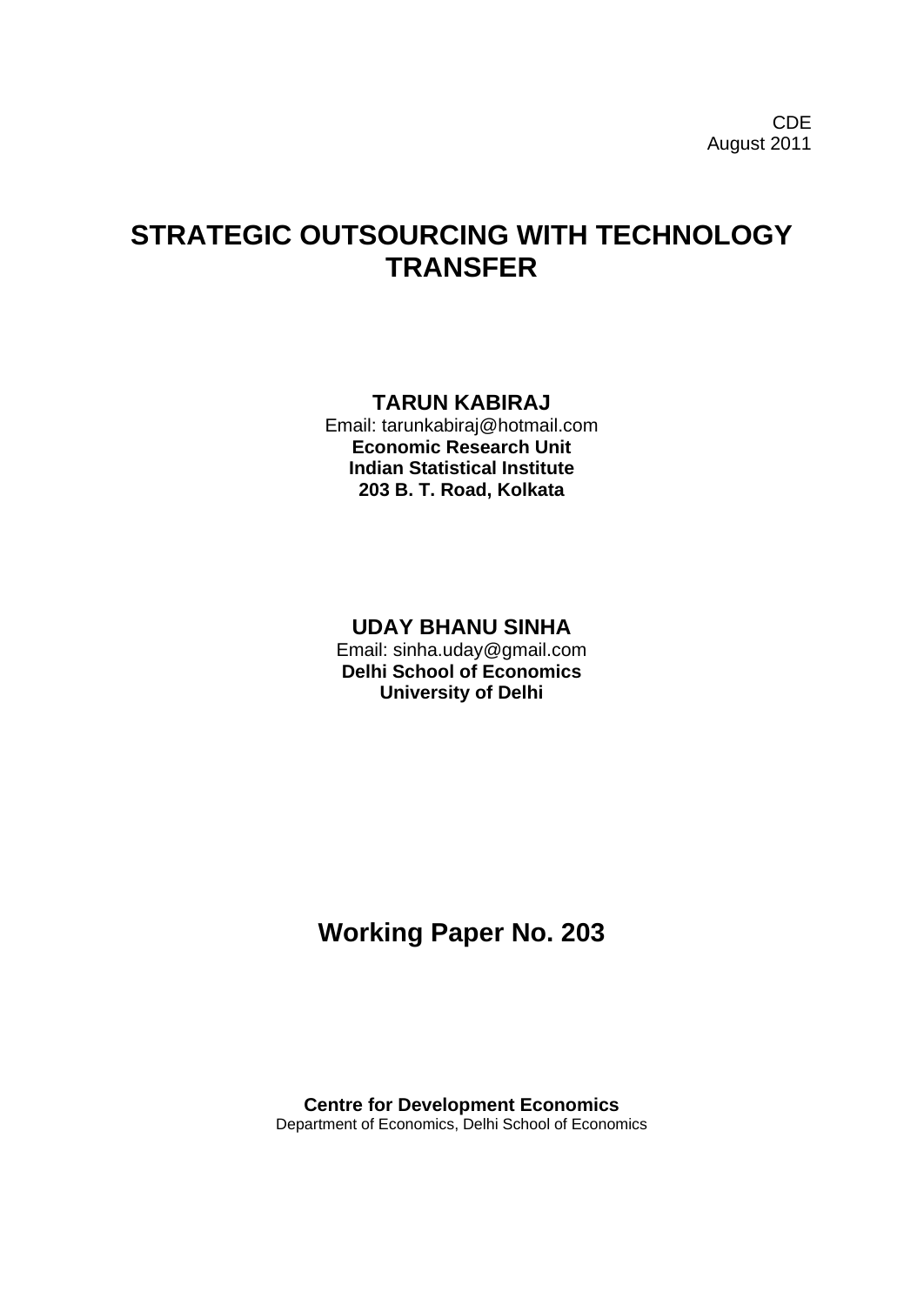# **Strategic Outsourcing with Technology Transfer**

Tarun Kabiraj[∗](#page-1-0)

Indian Statistical Institute

Uday Bhanu Sinha<sup>[\\*\\*](#page-1-1)</sup> Delhi School of Economics

# August, 2011

**Abstract:** We analyze the outsourcing decision of a firm for a key input of a final good production to an independent input supplier even though the firm has an option of producing that key input in-house at a lower cost with a better technology. We find that for smaller technology gap with the independent input supplier the firm would outsource and for larger technology gap it would produce the input in-house for itself and for its rivals. The outsourcing occurs in order to take advantage of its sale of superior technology to the independent input supplier at a high payment although it involves a high price for the input to be acquired from the monopoly input supplier. Though the firm gains from strategic outsourcing, consumers' welfare as well as social welfare goes down.

*JEL Classifications*: D43; L22; L23; L24

*Keywords:* outsourcing; technology transfer; vertical structure; competition; welfare.

<span id="page-1-0"></span><sup>∗</sup> Economic Research Unit, Indian Statistical Institute, 203 B. T. Road, Kolkata – 700108.

E-mail: [tarunkabiraj@hotmail.com;](mailto:tarunkabiraj@hotmail.com;) Fax: (91) (33) 2577 8893

Department of Economics, Delhi School of Economics, University of Delhi, Delhi – 110007.

Email: sinha.uday@gmail.com

<u>.</u>

<span id="page-1-1"></span>**Acknowledgement:** We would like to thank Prabal Roy Chowdhury for very helpful set of comments on an earlier version of this paper. Uday Bhanu Sinha would like to thank the Economic Research Unit, Indian Statistical Institute for generous hospitality when this research was first initiated.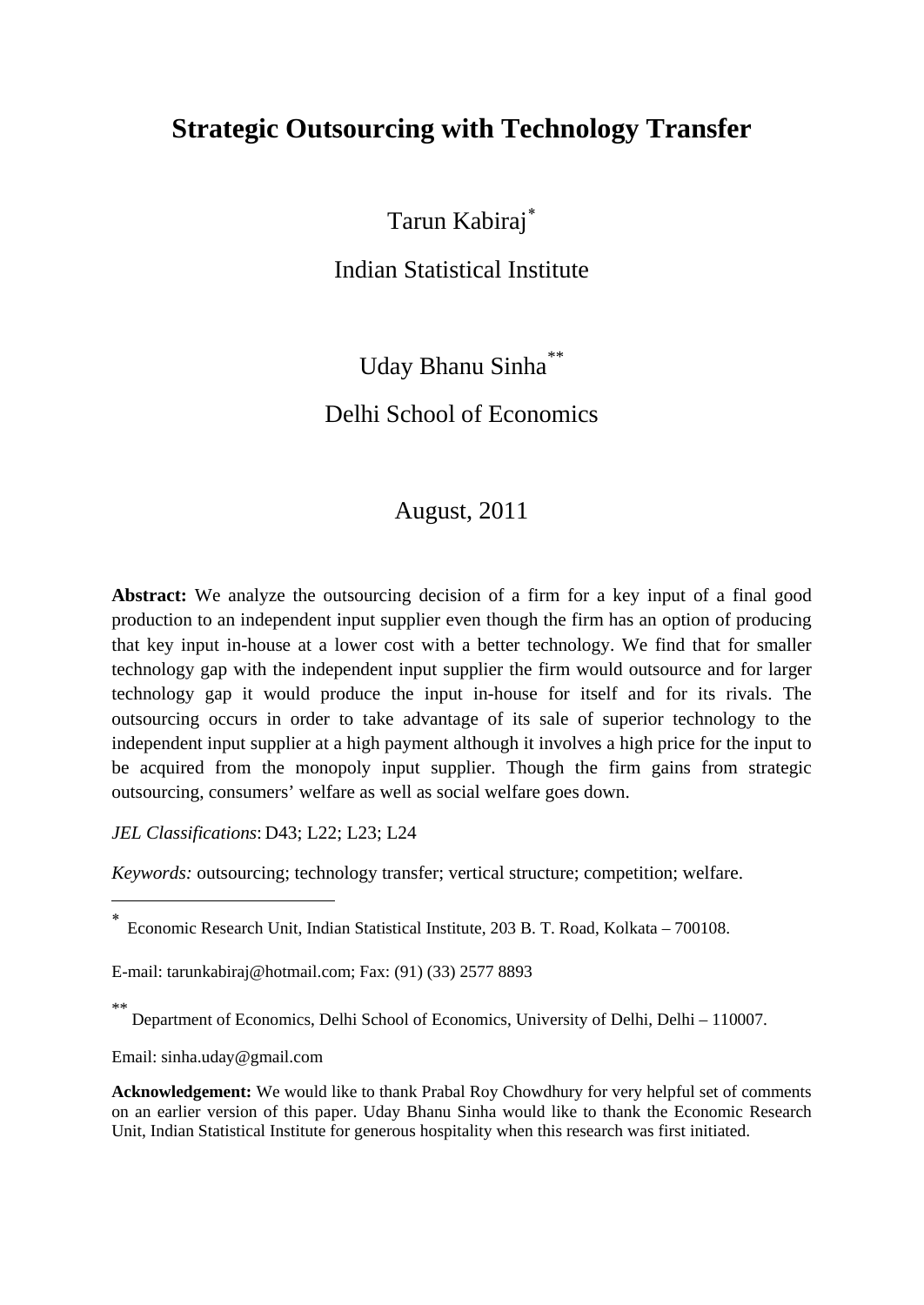# **Strategic Outsourcing with Technology Transfer**

## **Introduction**

<u>.</u>

Outsourcing the production of key input is a widespread phenomenon in modern business. How the firms organize their production and whether they also sell the intermediate inputs to their rivals are very subtle and complex decisions that involve significant strategic considerations. The traditional firm theory would dictate that a firm confronted with the choice of in-house production versus outsourcing would typically depend on the cost consideration, and the firm would choose the least cost option.<sup>[1](#page-2-0)</sup> However, in an imperfectly competitive market structure most decisions are based on complex strategic considerations and it is not surprising that a firm might outsource a key input from the outside supplier even though it can be produced cheaply in-house. In this paper we focus on such a scenario of outsourcing.

We analyze a setting in which there are two final good producers competing in Cournot quantities. There exists an independent input supplier who does not produce the final product. However, one of the final good producers, say firm 1, has a superior technology to produce the key input in-house and then it can also participate in the input market to compete with the independent input supplier to sell the input to its rival (say firm 2). Firm 2 does not have the requisite technology to produce the input in-house; so it has to depend on the input market to source its input. In this setting we analyze the decision of firm 1 between outsourcing the input from the independent input suppler or producing it in-house and also the decision to transfer the technology to the independent input supplier. We would show that firm 1 would outsource the key input if the gap between its input production technology and that of the independent supplier is small, and it would produce the input in-house and also supply to its rival when the technology gap is large. When the outsourcing is done, firm 1 buys the input

<span id="page-2-0"></span><sup>&</sup>lt;sup>1</sup> Starting from Coase (1937), the modern theory of firm has mainly focused on the transaction costs involving asset specificity and incomplete contract and thus tried to explain the extent of integration (Williamson 1985, Grossman and Hart (1986); also see Gibbons (2005) for a nice survey on the theory of firm). Grossman and Helpman (2002) have studied the determinants of the equilibrium production mode (i.e., integration versus outsourcing) in industries where inputs are fully or partially specialized. However, we are concerned with the non-specific input.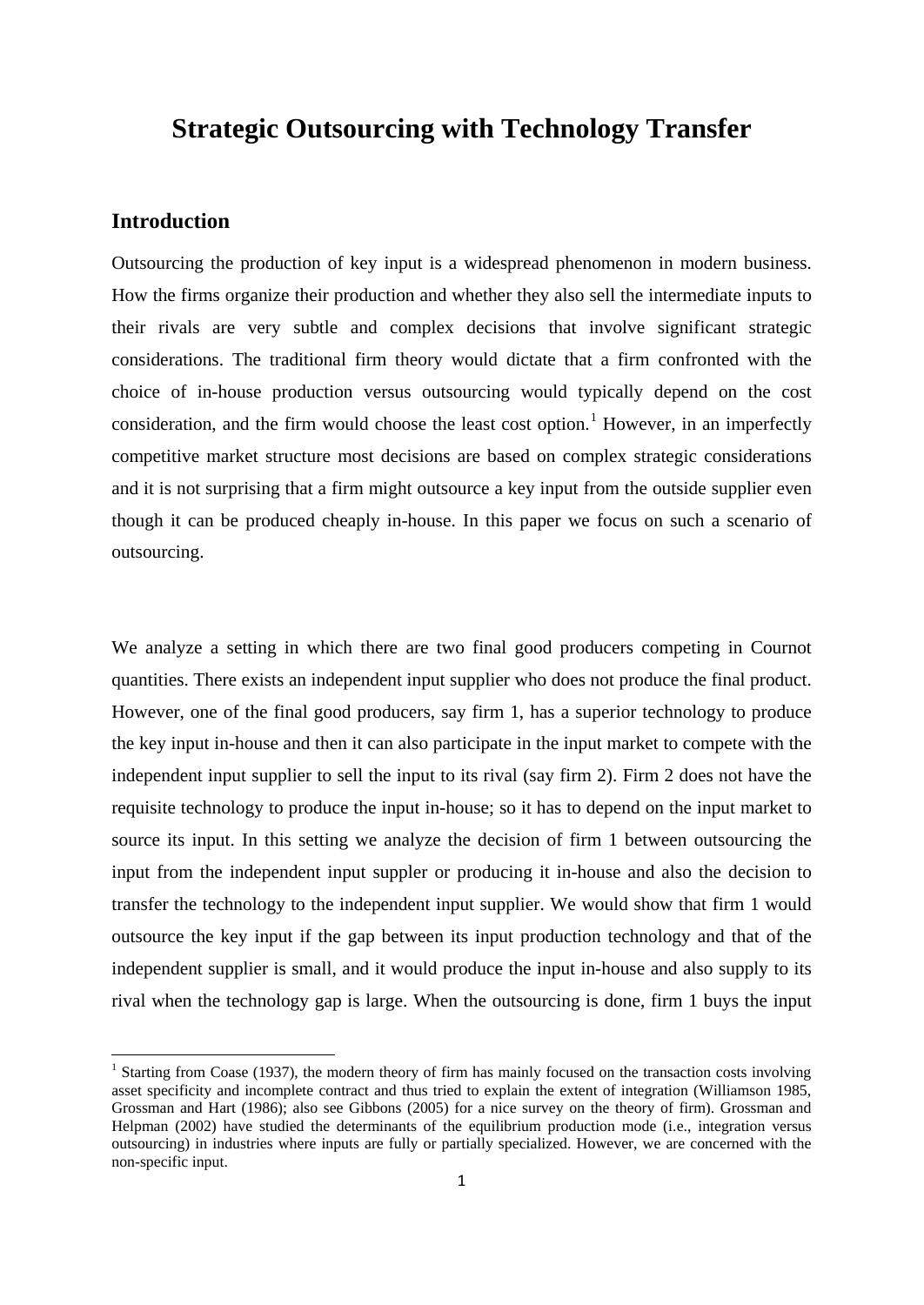from the monopoly input supplier at a price much higher than its in-house production cost. However, the advantage of outsourcing stems from softening of competition in the final goods market and this in turn accrues to firm 1 through a payment for the technology sold to the independent input supplier.

Our paper is very closely related to Arya et al (2008a). They have considered a similar framework like ours along with the possibility that the rival firm may be a potential entrant. They have shown that the decision to outsource to the same supplier rather than producing inputs internally, even when the outsourcing is more costly than internal production, is justified on the ground that it can reduce the incentive of the supplier to deliver inputs to the rival on favorable terms. In their model, the monopoly input supplier can price discriminate between incumbent and entrant firms and the prices are set sequentially and thus the outsourcing decision leads to the prospect of higher input prices for rival that might even deter potential rivals from entering the industry. Our paper is different from theirs on many counts. Among the main differences, first, in case of outsourcing in our model the monopoly input supplier does not price discriminate. It only quotes the monopoly price in the input market and the final good producers buy their inputs as per their demand at the quoted price. Second, in our case when firm 1, with having a superior technology of input production, decides to produce the input in-house, not only it produces for itself it can also participate in the input market and compete in prices with the outside input supplier. Given the possibility of input market participation we show that, unlike Arya et al (2008a), it is always profitable for firm 1 to participate in the input market and as a result the in-house input producing firm can never commit not to sell the input to its rival.<sup>[2](#page-3-0)</sup> Third, we allow the possibility of technology transfer from firm 1 to the input supplier. Another closely related paper is by Chen (2011), which showed that the outsourcing decision of an incumbent might prevent the entry of a potential entrant as the incumbent can commit to an aggressive post entry competition. In his model the outsourcing has ambiguous welfare effect. There is no entry deterrence story in our model, and the final good market is always duopoly; it is the input market which becomes monopoly under outsourcing. Thus, our work complements the works of Arya et al (2008a) and Chen (2011).

<u>.</u>

<span id="page-3-0"></span> $2 \text{ A}$ rva et al (2008) do not consider the possibility of technology transfer and the firm with the input production facility would not outsource when its own cost of production is lower than the independent input supplier.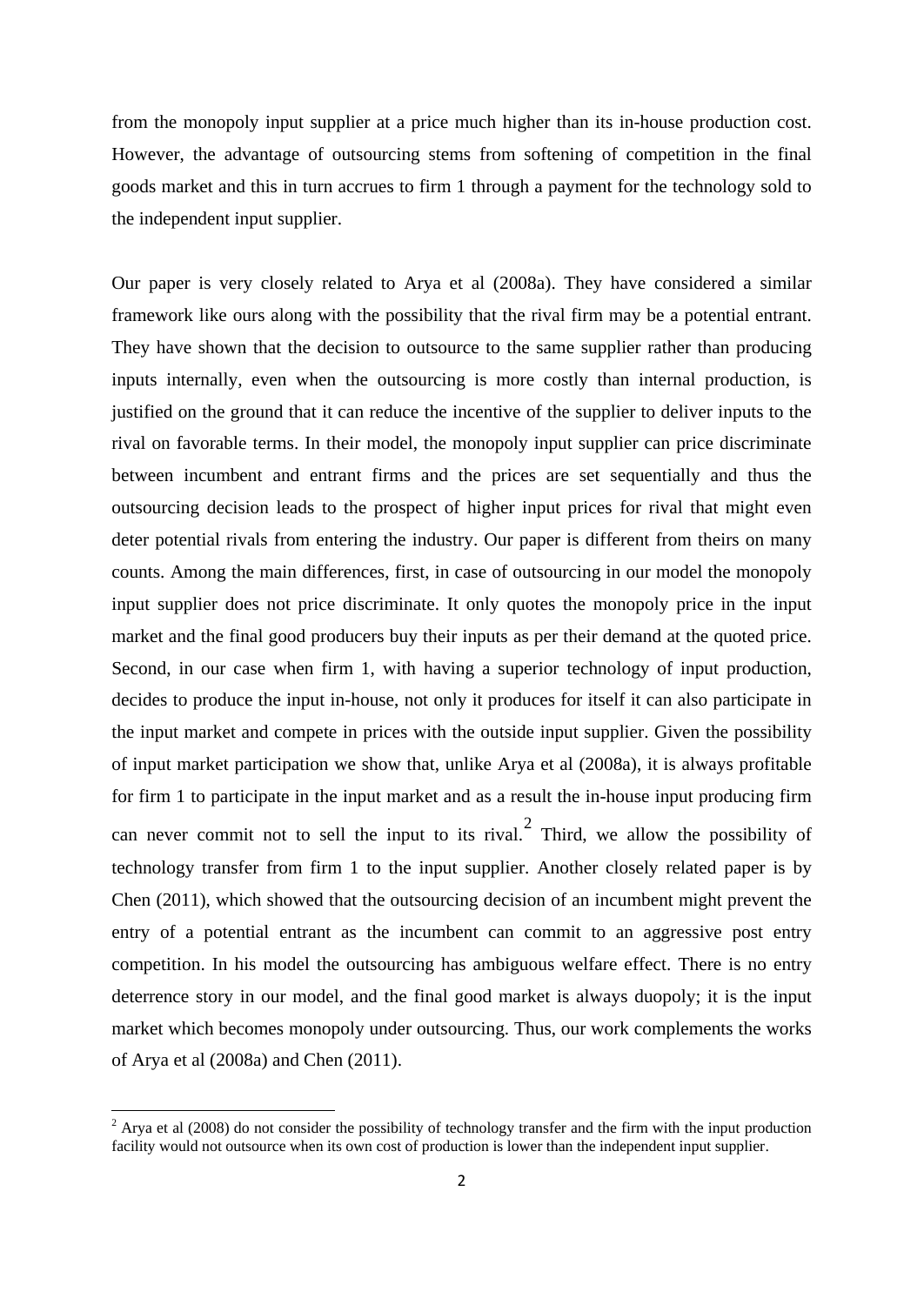#### **Related literature**

With the liberalization of trade and openness in most part of the world, international outsourcing has assumed great significance. There is a sharp rise in outsourcing activities in recent decades (Hummels *et al.*, 1998; Feenstra and Hanson, 1999). Given its empirical prevalence, both inside an economy and in international context, there exists a large body of literature attempting to analyze the topic from various dimensions. Here we focus on the most relevant ones.

The benefit of strategic outsourcing in terms of raising rivals costs is illustrated in Salop and Scheffman (1983, 1987). In a model with Cournot competition in both upstream and downstream, Schrader and Martin (1998) focus on the advantage of excessive outsourcing in order to reduce the market supply to rival downstream producers. In the presence of economies of scale Shy and Stenbacka (2003) have analyzed the strategic incentives of oligopoly firms in outsourcing the production of inputs. By outsourcing inputs a firm can avoid the investment in fixed cost for its in-house production, all the more so if one's rivals have already gone to an outsider and created the scale economies there. Buehler and Haucap (2006) show outsourcing that increases production costs can be mutually profitable for downstream producers when it softens the competition in the final goods market. Even when the rival is doing in-house production, outsourcing orders with the rival will only enhance its economies of scale and lower its costs, making it a more formidable competitor in the final goods market (Yutian Chen and Dubey, 2009). Arya et al. (2008b) was concerned with the price versus quantity competition when the production of key inputs is outsourced to a vertically integrated retail competitor with upstream market power. They find that Bertrand competition can lead to higher prices, higher industry profit, lower consumer surplus, and lower welfare than Cournot competition. Chen et al (2011) have introduced another aspect of strategic competition where the input-seeking firm fully reveals its plans to the vertically integrated rival by placing the amount of order that it intends to become the Stackelberg leader in the final product market. It is the rival who, seeing through this ploy, refuses to play the role of the input provider and drives the firm to outsource elsewhere. It is shown that under some circumstances the vertically integrated firm would like to be Stackelberg follower and supply the input to its rival.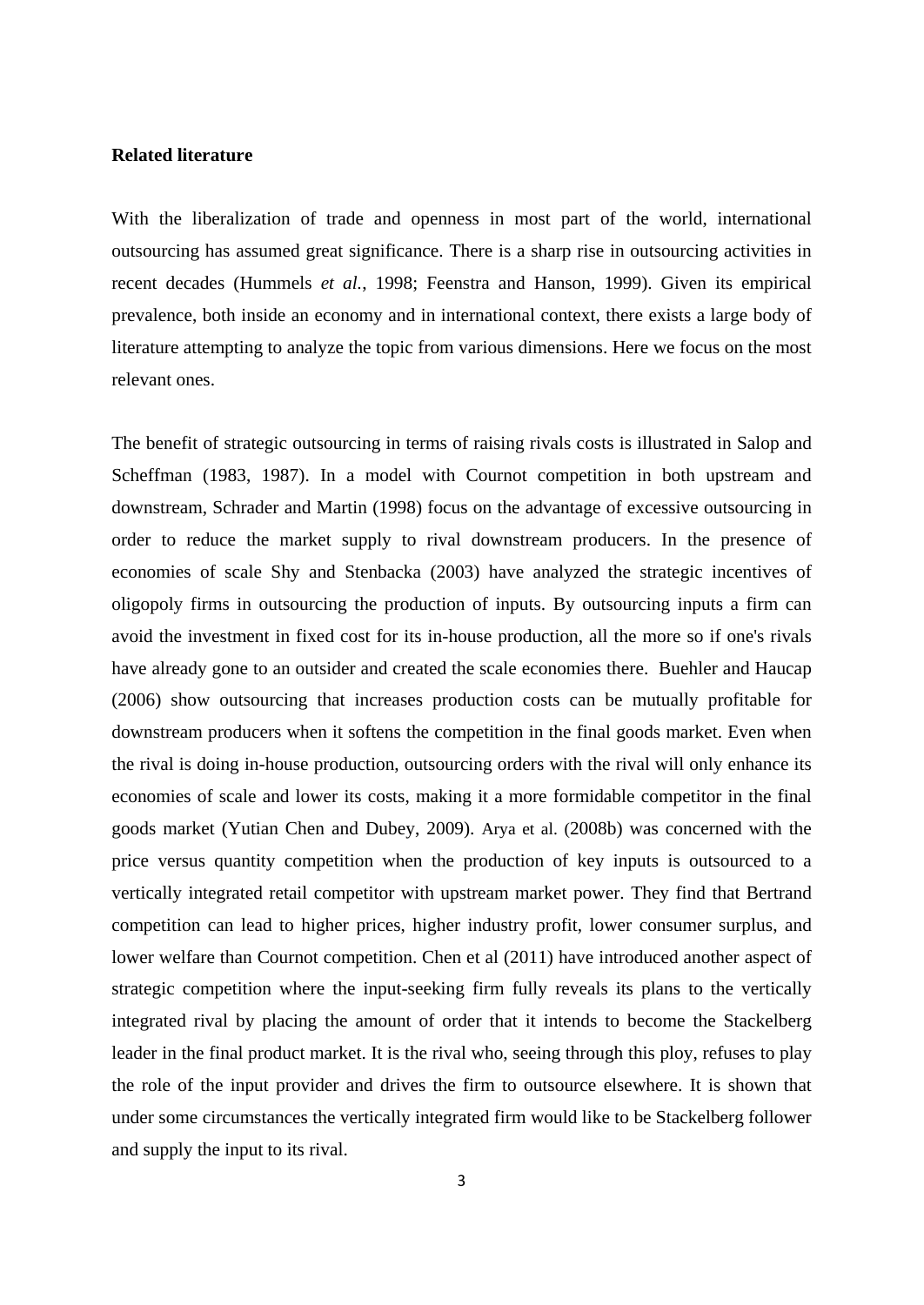Towards the end we must mention that though our model is posed in the context of a standard vertical structure model of industrial organization,<sup>[3](#page-5-0)</sup> our model is equally applicable in the context of international outsourcing. The firms can be from different countries competing in the world market. Using our model one can investigate different policy options for different countries, which is beyond the scope of this paper. However, in Section 5 we have discussed an immediate application of our model in the context of international outsourcing. It is argued that trade liberalization leading to outsourcing may be detrimental for any developed country which typically outsource inputs from developing countries.<sup>[4](#page-5-1)</sup>

The rest of the paper is presented according to the following scheme. Section 2 provides the framework of our analysis and elaborates the game. We undertake the analysis in Section 3. Section 4 presents the welfare results. In section 5 we highlight the significance and robustness of our model. Then in section 6 we conclude the paper.

# **2.1 The Framework**

<u>.</u>

There are three firms. Firm 1 and 2 produce a homogeneous final good. Final good production requires a non-specific key input. Firm 1 has access to a technology for producing the key input whereas firm 2 cannot produce the key input for itself. Firm 3 can produce the key input and sell in the input market but it cannot produce the final good. Firm 1 has a technology for input production, which is superior to that of firm 3. Firm 1 and 2 compete in quantities in the final good market. The final good production technology converts one unit of input into one unit of output. We assume for simplicity that no other inputs are required for production of final good, and the production of final good does not involve any other cost

<span id="page-5-0"></span><sup>3</sup> Among others, Mukherjee and Ray (2007) and Van Long (2005) discuss the issues of outsourcing in the scenario of R&D and technology spillovers.

<span id="page-5-1"></span><sup>4</sup> There is a considerable literature on international outsourcing. Among others, see Antràs and Helpman, 2006, McLaren (2000), Grossman and Helpman (2003, 2005) etc. Pack and Saggi (2004) are concerned with the international outsourcing under vertical technology transfer from the developed country firms to less developed country firms; they find that there is benefit of technology transfer even though technology might be diffused to other firms and might change the market structure.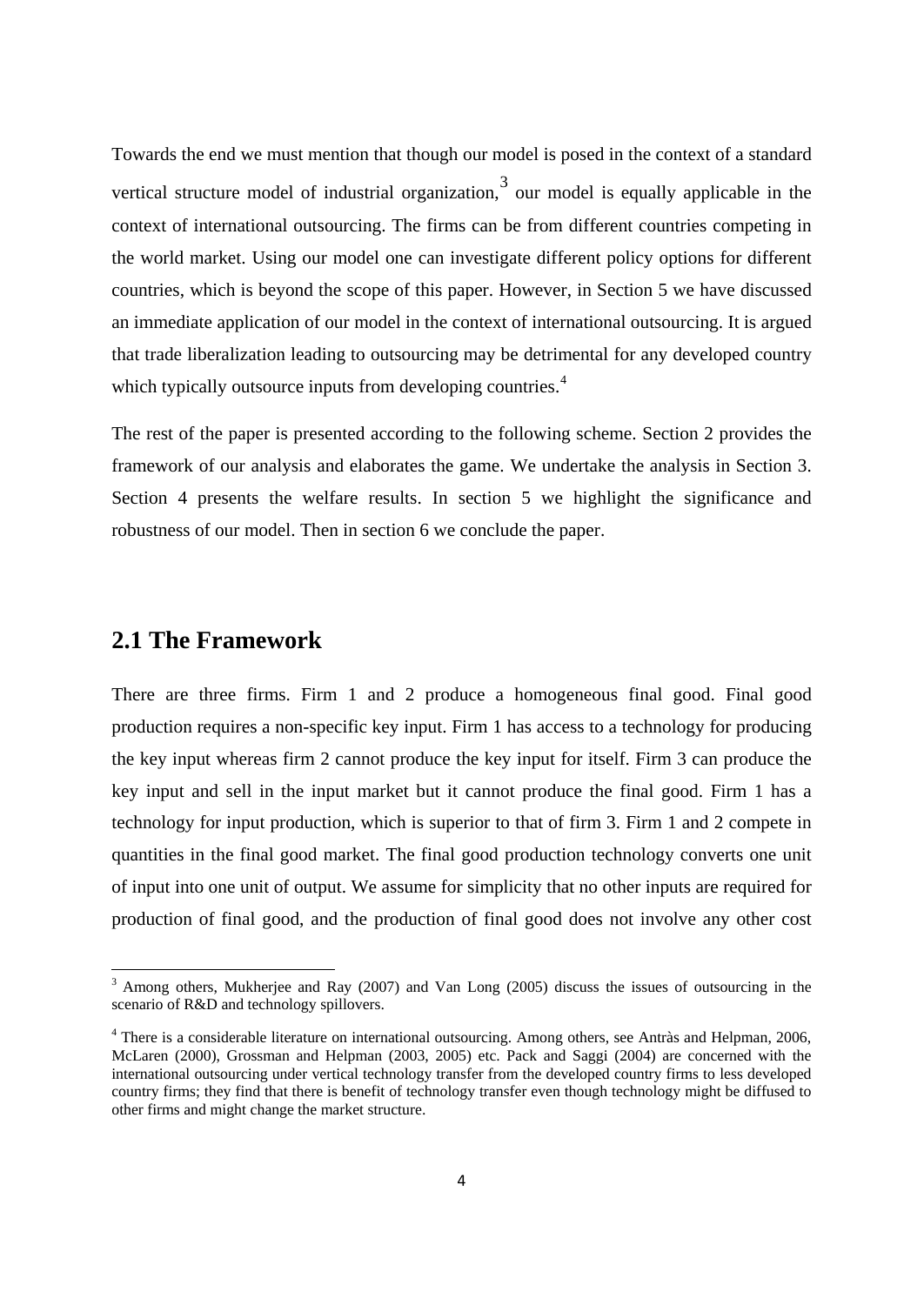except the cost of this key input. The unit cost of producing one unit of input by firm 1 and 3 are respectively  $c_1$  and  $c_2$ ;  $0 \le c_1 < c_2$ . The superior technology of firm 1 can be licensed or the patent for that technology can be sold without incurring any additional cost.

### **2.2 The Game**

**Stage 1**: firm 1 decides whether to sell the patent for its superior technology or to license the technology to the independent input supplier (firm 3). The independent input supplier either accepts or rejects the offer. We consider that in either case of technology sale or licensing, only fixed payment from firm 3 to firm 1 would be made. Firm 1's option of neither selling the patent nor licensing the technology, can be thought of as making an unacceptable offer by firm 1 to firm 3.

**Stage 2**: In case firm 1 has sold the patent in the first stage, then both the final good producers buy the required amount of input at the prevailing price in the input market from the monopoly input supplier. Whereas if the technology is not sold and firm 1 decides to produce the input in-house, then only firm 2 buys input from the input market and firm 1 competes with firm 3 to sell input to firm 2. We assume that input market competition takes place in prices.

**Stage 3**: The final good producers compete in Cournot quantities in the final good market.

Let us elaborate the game and the outcomes a little more. First the distinction between patent sale and licensing should be made clear. In stage 1, suppose firm 1 sells out the patent of the input producing technology. Thereafter it has to buy input from the input market. As a result input market will be monopoly of the independent input supplier. In other words, technology sale agreement strips firm 1 the right to use the technology and it has to buy input from the input market. This is tantamount to choosing the option of outsourcing the input from the independent input supplier. In case of technology licensing, firm 1 has the option of using the technology for its in-house production as well as producing for the input market. Then under licensing the input market will have two firms competing to supply inputs to firm 2. We make an assumption that firm 1 cannot commit to firm 3 in the licensing contract that it will not participate in the input market. We also show that it is always tempting for firm 1 to sell input in the market when it is undertaking the in-house production. Thus, given the positive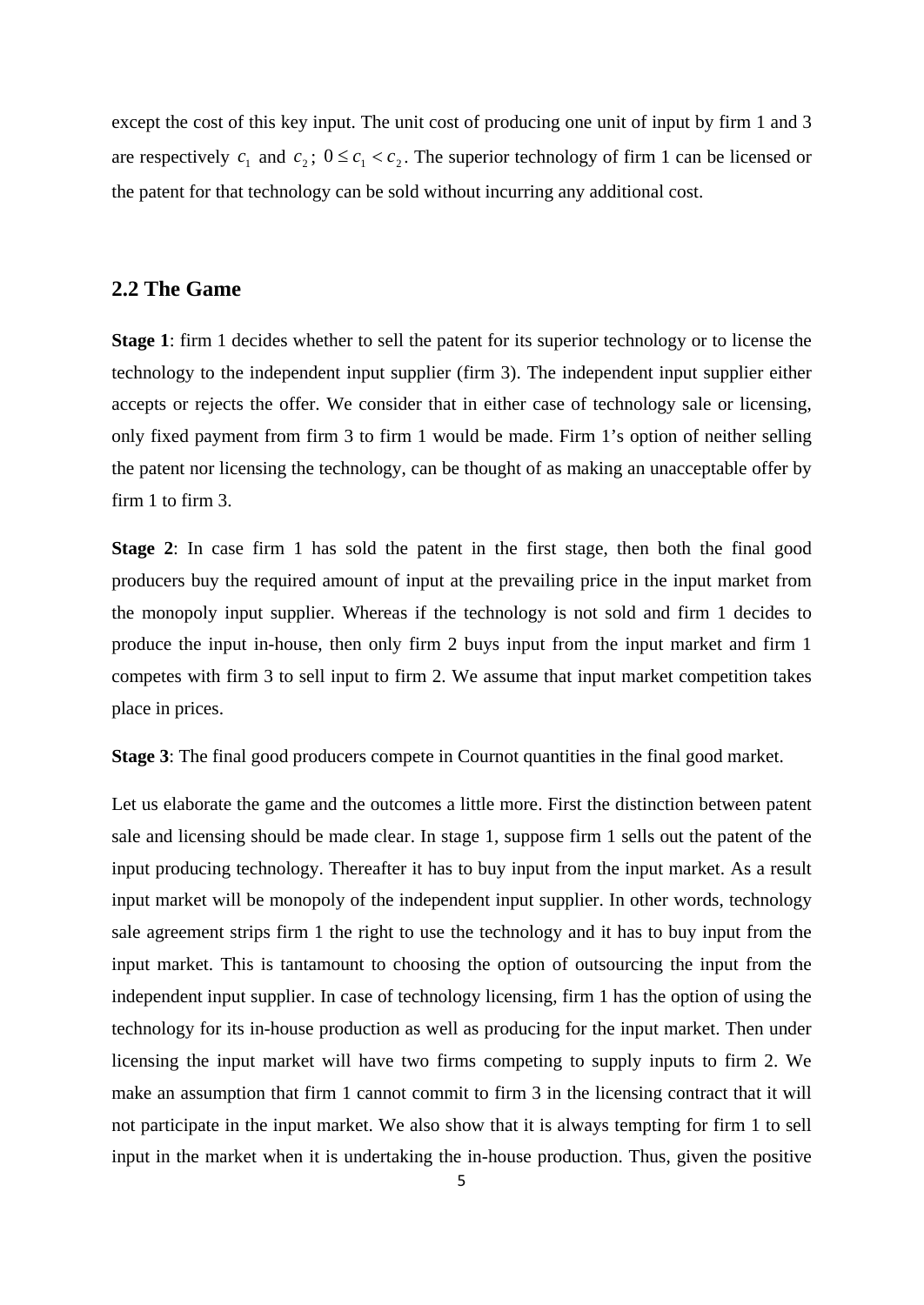incentive to breach such a contract of non participation in the input market, such commitment, even if written in the contract, has no value. When the contract is breached, the government would not be willing to enforce such a contract in the court of law as it is anticompetitive. We show that in such circumstances of non-commitment the technology licensing will not occur.

An alternative way to motivate the problem is that firm 1 shuts down the production facility of the input once the technology sale is agreed upon at a fixed price. By this way it is committing to outsource the input from the input supplier. And the other option of licensing in the given game may be thought of as no licensing action by firm 1. Our basic purpose is to show that firm 1, despite having a better technology (lower cost of input production), might choose outsourcing rather than in-house production of the input and this strategic outsourcing makes firm 1 better off. In case of outsourcing, firm 1 pays the same price for the input as its rival pays, however that price is much higher than the in-house cost of input production. The advantage of outsourcing comes from the sale of superior technology at a high price.

## **3.1 Analysis of Benchmark Case**

The benchmark case presumes that firm 1 undertakes in-house production but without entering into the input market competition with firm 3. In other words, the benchmark case presents the scenario that firm 1 having the cost advantage in input production, just produces input for itself as a vertically integrated firm, and it neither sells the patent of the technology nor does it license the technology to firm 3, and also it does not sell the input to firm 2. Thus, firm 2 buys input from firm 3, who is a monopoly supplier of the input in the input market. Clearly, firm 1 gets inputs at the cost price  $c_1$  per unit, but firm 2 pays  $w_2$  for inputs per unit charged by firm 3. The market demand for the final good is assumed to be linear. This is, in inverse form, given by the equation

$$
P = a - Q = a - (q_1 + q_2), a > c \tag{1}
$$

where *P* is the price of the product and  $q_i$  is the supply of the i-th firm,  $i = 1, 2$ .

So for any  $w_2$ , output stage equilibrium quantities are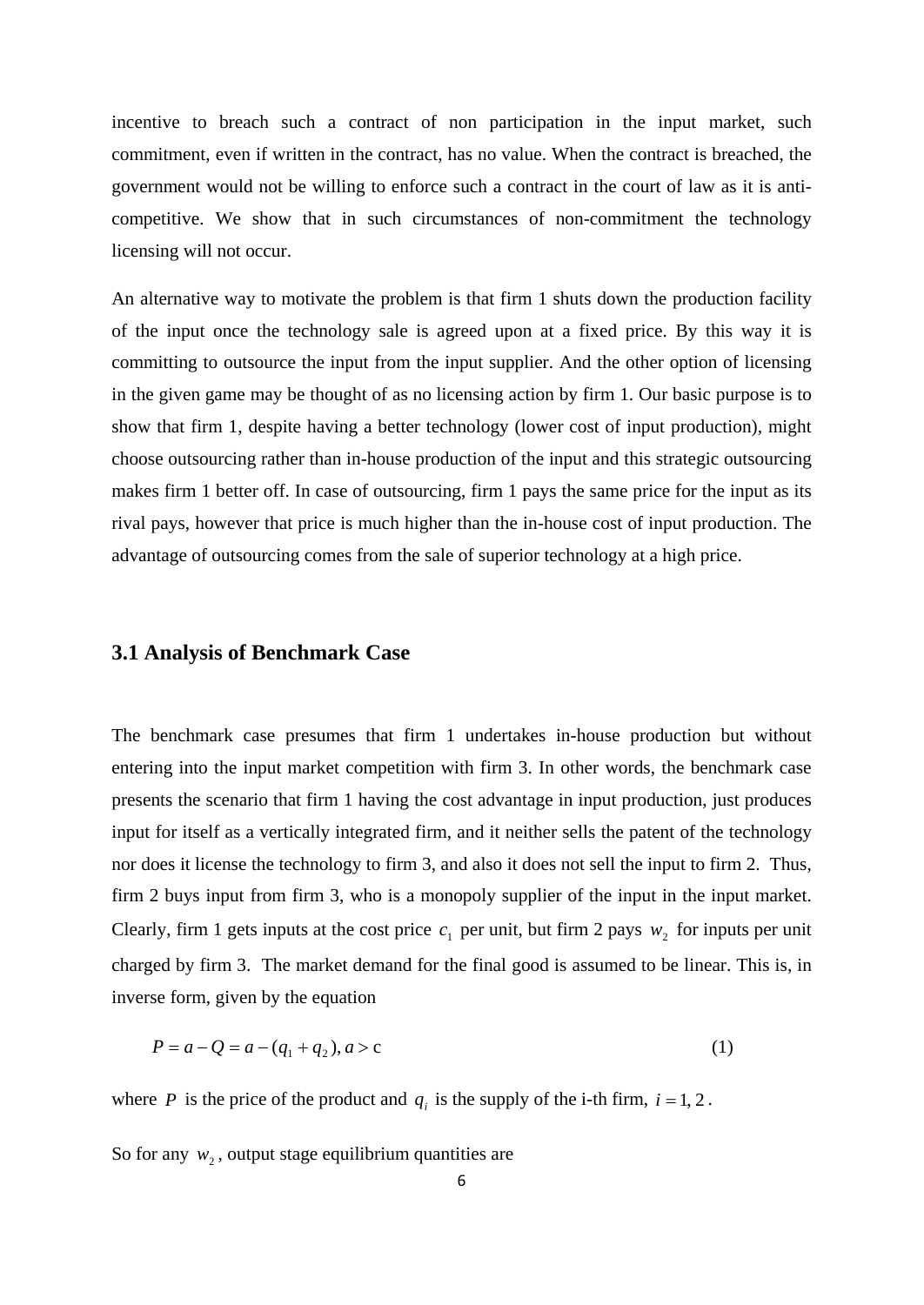$$
q_1 = \frac{a - 2c_1 + w_2}{3} \text{ and } q_2 = \frac{a - 2w_2 + c_1}{3},
$$
 (2)

and the corresponding payoffs are

$$
\pi_1 = \frac{(a - 2c_1 + w_2)^2}{9} \text{ and } \pi_2 = \frac{(a - 2w_2 + c_1)^2}{9}.
$$
 (3)

In the input market firm 3's demand comes only from firm 2 and thus its problem is :

$$
\max_{w_2} \pi_3 = (w_2 - c_2)q_2 = (w_2 - c_2)(a - 2w_2 + c_1)/3.
$$

This yields the optimal  $w_2$  as

$$
w_2^0 = \frac{a + c_1 + 2c_2}{4}
$$
 (4)

The corresponding equilibrium quantities and profits are:

$$
q_1^0 = \frac{5a - 7c_1 + 2c_2}{12} \text{ and } q_2^0 = \frac{a - 2c_2 + c_1}{6} \tag{5}
$$

$$
\pi_1^0 = \frac{(5a - 7c_1 + 2c_2)^2}{144} \text{ and } \pi_2^0 = \frac{(a - 2c_2 + c_1)^2}{36} \tag{6}
$$

 and 24  $\pi_3^0 = \frac{(a-2c_2+c_1)^2}{24}$  $\pi_3^0 = \frac{(a-2c_2+c_1)^2}{24}$ 

We assume that both firms are active by producing positive output in the output market. Thus, we have the restriction that,

$$
(A1) \t\t\t c_2 < \frac{a+c_1}{2} \equiv \overline{c}
$$

The benchmark case has ignored all other strategic considerations of firm 1 except its participation in the final good market as a Cournot player. We would now gradually introduce such considerations below.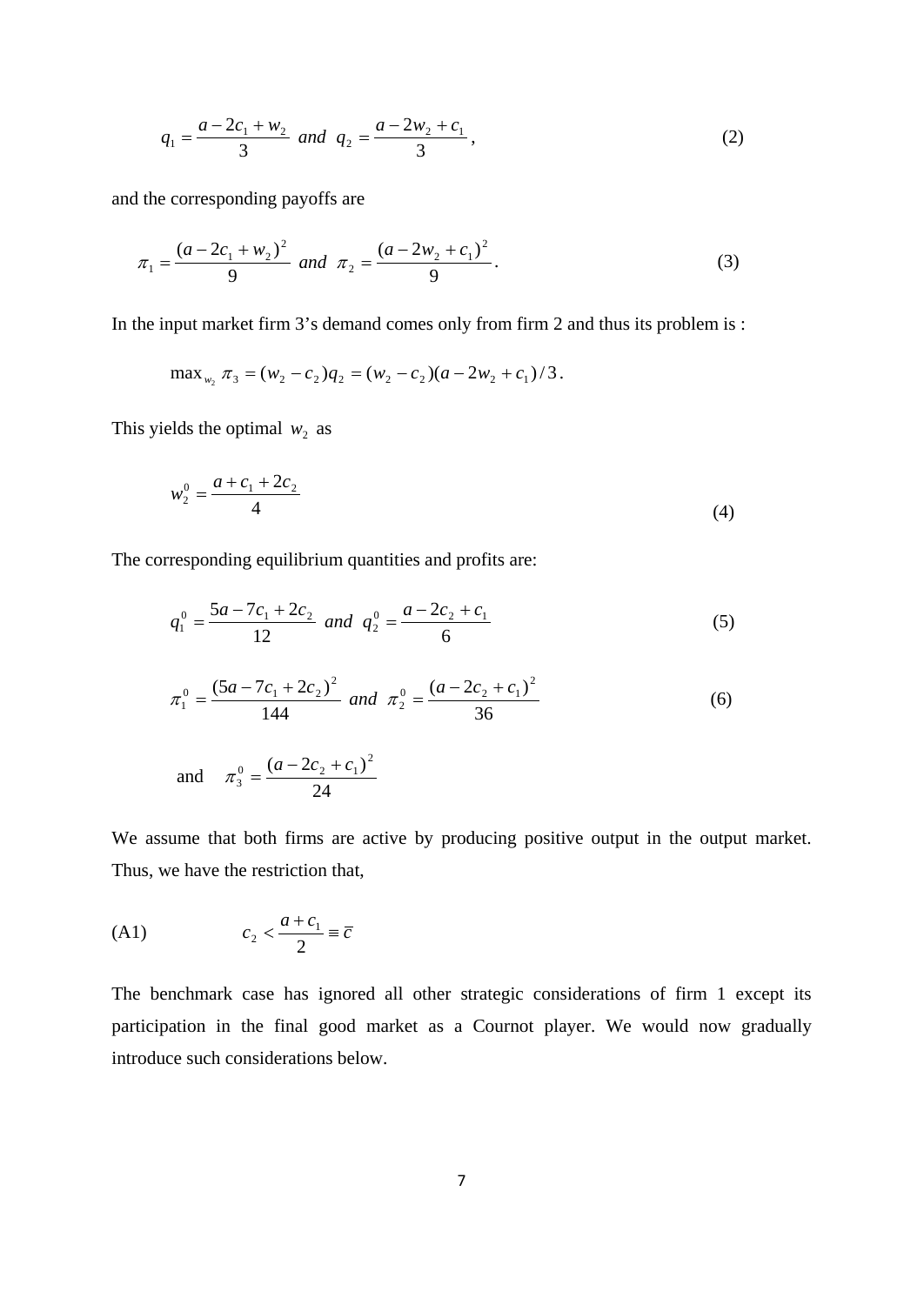#### **3.2 In-house production with input market competition**

Let us introduce the possibility that firm 1, while produces inputs for itself, can also compete in the input market with firm 3 to supply input to firm 2. The competition in the input market is Bertrand price competition. Then under competition firm 1 gets inputs at price  $c_1$  per unit from its upstream division, firm 2 buys inputs at a price  $w = \min \{ w_1, w_2 \}$  per unit, where  $w_i$ is the input price quoted by firm  $i$ ;  $i = 1, 3$ . Bertrand competition will lead to  $w_i = c_2$ . To avoid the open set problem in Bertrand competition we assume that firm with the lower cost matches the price quoted by the higher cost firm and get the entire demand in the market.<sup>[5](#page-9-0)</sup> Thus, firm 1 charges the limiting price  $c<sub>2</sub>$ , and supplies inputs to firm 2. The equilibrium payoffs in this subgame are:

$$
\widetilde{\pi}_1 = \frac{(a - 2c_1 + c_2)^2}{9} + (c_2 - c_1) \frac{(a - 2c_2 + c_1)}{3} \tag{7}
$$

$$
\tilde{\pi}_2 = \frac{(a - 2c_2 + c_1)^2}{9} \quad \text{and} \quad \tilde{\pi}_3 = 0 \tag{8}
$$

By comparing with the benchmark situation it is clear that input market competition leads to lower price of input for firm 2, which makes firm 2 a stronger rival in the final good market. This reduces firm 1's profit earning from the final good market. Since input supply to firm 2 is done by firm 1, it earns some extra profit from input sales. The net overall benefit of input market participation can go either way. Thus, it is quite possible that firm 1 may not like to participate in the input market and does better by simply undertaking the in-house production for itself. In the following subsection we first provide that comparison of payoffs in case it is possible for firm 1 to commit someway that it would not enter the input market. Then in Lemma 1 we argue that such a commitment of non participation is not credible in the given game.

<u>.</u>

<span id="page-9-0"></span><sup>&</sup>lt;sup>5</sup> Note that under asymmetric cost Bertrand competition there exists another possibility that the cost efficient firm charging monopoly price could be an equilibrium if the monopoly price is below the cost of the inefficient rival firm. This possibility is ruled out due to the parameter restrictions considered here.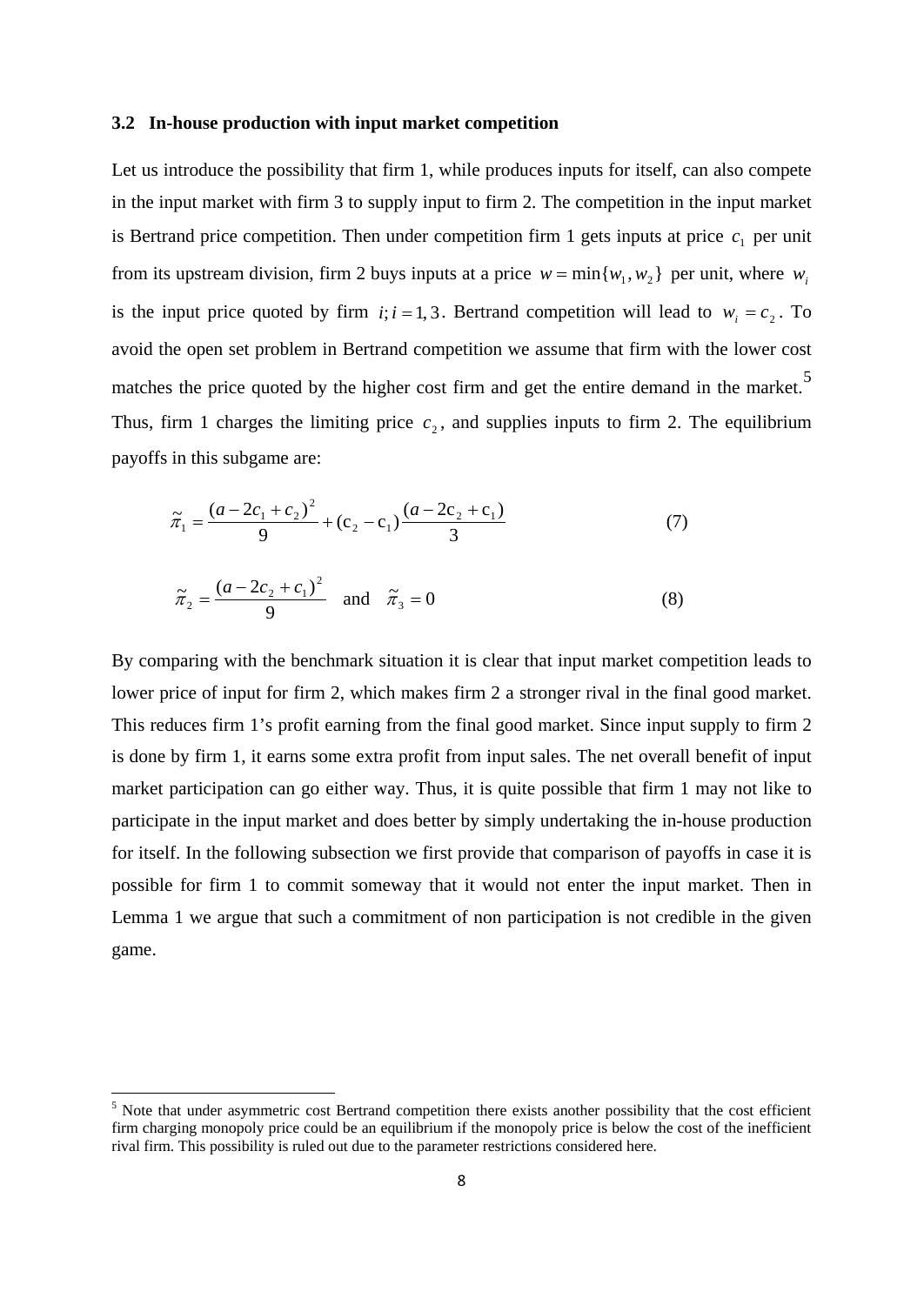#### **3.3 Input market competition and the problem of commitment**

Suppose firm 1 can commit not to enter the input market. Firm 1 would then like to commit *not* to enter into input market competition if and only if  $\pi_1^0 > \tilde{\pi}_1$  $\pi_1^0 > \tilde{\pi}_1$ . We can rewrite the expressions as follows:

$$
\pi_1^0 = \frac{(5a - 7c_1 + 2c_2)^2}{144} = \frac{1}{144} [5a' + 2\delta]^2 \text{ and}
$$
  

$$
\tilde{\pi}_1 = \frac{(a - 2c_1 + c_2)^2}{9} + (c_2 - c_1)(a - 2c_2 + c_1)/3 = \frac{1}{9} [a' + \delta]^2 + \frac{\delta}{3} [a' - 2\delta]
$$

where,

$$
a' = (a - c_1)
$$
 and  $\delta = (c_2 - c_1)$ 

Now given assumption (A1), that is,  $a' > 2\delta$ ,  $\pi_1^0 > \tilde{\pi}_1$  $\pi_1^0 > \tilde{\pi}_1$  if and only if,

$$
[5a' + 2\delta]^2 > 16[a' + \delta]^2 + 48\delta[a' - 2\delta]
$$
  
\n
$$
\Rightarrow 9a' > 42\delta
$$
  
\n
$$
\Rightarrow c_2 < \frac{3a + 11c_1}{14} = \tilde{c}
$$
 (9)

Check that  $c_1 < \tilde{c} < \overline{c}$ . Therefore, when it is possible, firm 1 will commit not to compete in the input market with firm 3  $\forall c_2 \in [c_1, \tilde{c}]$ . If  $c_2 \in (\tilde{c}, \bar{c})$ , it is better for firm 1 to compete in the input market with firm 3.

**Proposition 1**: *In case it is possible for firm 1 to commit not to enter into a competition in the input market with the independent input supplier, it would do so for all*  $c_2 \in [c_1, \tilde{c}]$ . And for  $c_2 \in (\tilde{c}, \overline{c})$  firm 1 would like to participate in the input market competition.

Though firm 1 would prefer not to participate in the input market competition for small technology gap, but it cannot credibly commit to do so. The following lemma proves that. Note that until now we have analyzed different scenarios where firm 1 neither license the technology nor does it sell the technology.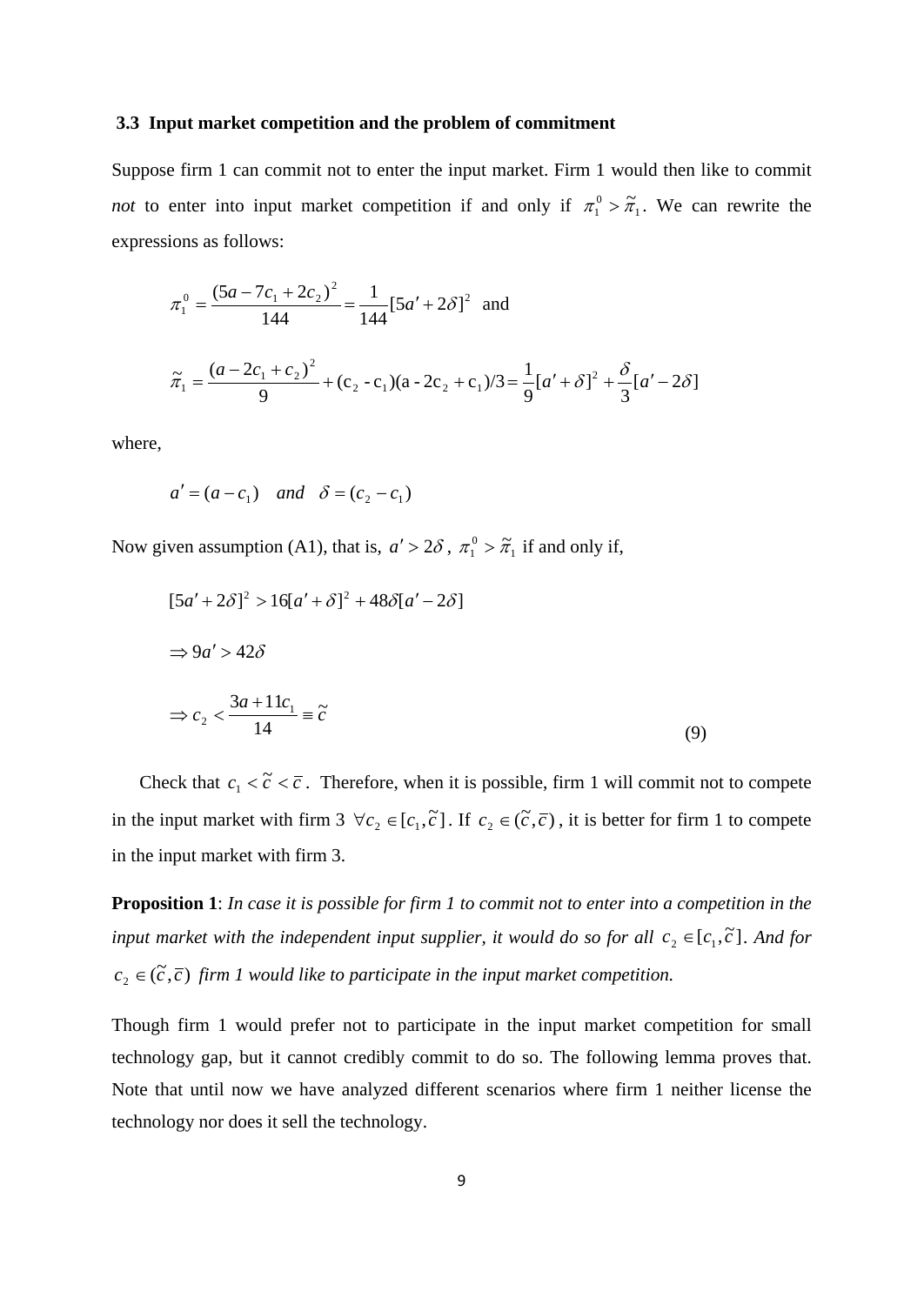**Lemma 1**: *No equilibrium is possible where firm 1 commits to stay out of the input market competition when it produces the input in-house for itself*.

**Proof:** Suppose there exists an equilibrium where firm 1 does not compete in the input market but it produces in-house. Now consider the following deviation. Given any choice of  $w_2 > c_1$  by firm 3, firm 1 has incentive to enter the input market by matching  $w_2$ , thereby it can supply the entire demand of firm 2. This does not change the outcome of the final good market but by matching the price quoted by firm 3 it can always increase its payoff from selling input to its rival. Thus, firm 1 can retain its market operated payoff  $\pi_1^0$  from the final good market, and get an additional profit from the input market by entering into the input market competition. Hence, the lemma is proved.

Therefore, commitment is *not* possible and so only possible outcome under the possibility of in-house production will be that both firm 1 and 3 compete to supply inputs to firm 2. Given the cost advantage of firm 1 in input production, firm 3 will receive zero profit in equilibrium.

Until now we were concerned with the outcome that would occur without technology sale or licensing. In view of Lemma 1 then the only possible equilibrium would be where no such deviation exists and that is characterized by the input market price equal  $c_2$  and firm 1 supplies the input and get its payoff given by (7). It follows from proposition 1 that due to the problem of commitment (described in lemma 1) firm 1 actually does weakly worse. Now we turn to the analysis of technology licensing and outsourcing and show that outsourcing solves this commitment problem and does better for firm 1 for some parameter range.

In the context of our game, first note that there would not be any technology licensing. Suppose, on the contrary, firm 3 accepts an offer of technology licensing transfer at stage 1 of the game against a fixed fee. Then, given the no-commitment to participate in the input market, firm 1 has always the incentive to undercut and the Bertrand competition in the input market would lead to the price of input equal to  $c_1$ . As a result the optimal fixed fee will be zero here. Given this prospect of licensing, firm 1 does better by not licensing the technology but participating in the input market. Thus, we have

**Proposition 2**: *Technology licensing will not occur in equilibrium.*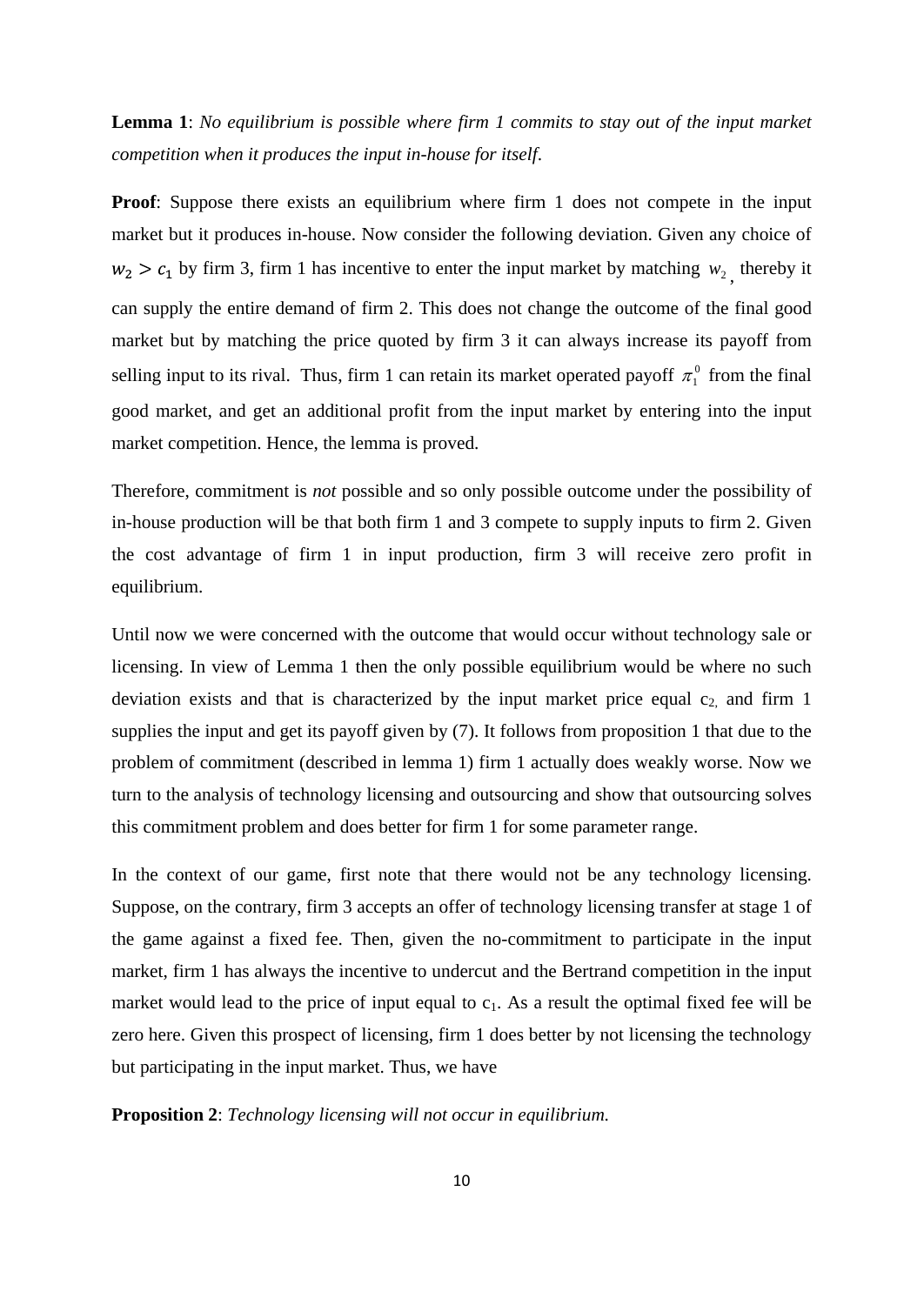#### **3.4 Outsourcing decision**

Suppose that firm 1, as an alternative to in-house input production, decides to sell its patent of the superior input production technology to firm 3. In case of sale firm 1 cannot undertake production because it does not have the necessary right to do so. *Thus patent sale acts as a credible commitment not to produce inputs by itself, which essentially means that firm 1 would outsource the input from the input market where firm 3 would be the monopoly seller.* Under this scenario firm 3 first decides *w*, the price of input per unit, and then firm 1 and 2 compete for quantities in the second stage.

Now, for any *w*, each of firm 1 and 2 will produce  $q = (a - w)/3$ . Then firm 3's first stage problem becomes:

$$
\max_{w}(w-c_1)2q
$$

This yields

$$
w = wm \equiv \frac{a + c_1}{2} \tag{10}
$$

Then with this input price the payoffs of the firms are:

$$
\hat{\pi}_1 = \hat{\pi}_2 = \frac{(a - c_1)^2}{36}
$$
 and  $\hat{\pi}_3 = \frac{(a - c_1)^2}{6}$  (11)

When firm 1 sells its patent, it charges a fixed price  $F > 0$ , so its net payoff under outsourcing strategy will be

$$
\Pi_1^* = \hat{\pi}_1 + F = \frac{(a - c_1)^2}{36} + F
$$

Now, *F* is to be determined optimally. Since firm 3's disagreement payoff is zero, we may assume that firm 1 extracts all payoff from firm 3 as fee, that is,  $F = \hat{\pi}_2$ . In this case, firm 1's payoff becomes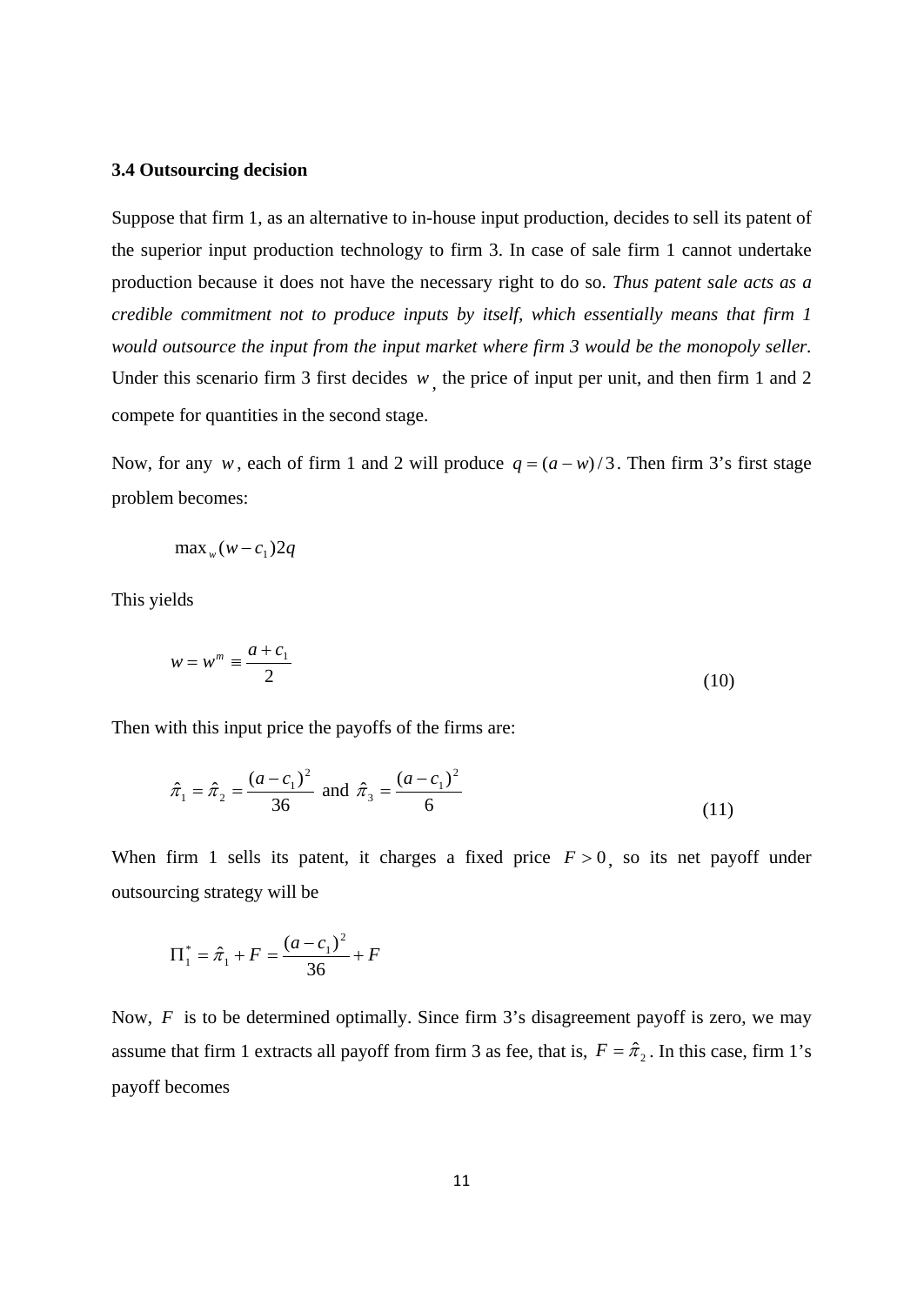$$
\Pi_1^* = \hat{\pi}_1 + \hat{\pi}_3 = \frac{7(a - c_1)^2}{36}
$$
 (12)

Then outsourcing will occur if and only if  $\Pi_1^* > \tilde{\pi}_1$  $\prod_{1}^{*} > \tilde{\pi}_1$ , that is,

$$
L(\delta) \equiv 3a'^2 - 20a'\delta + 20\delta^2 > 0
$$

The *L*(.) function is quadratic in  $\delta$  with *L*(.) > 0 at  $\delta = 0$  (i.e.,  $c_2 = c_1$ ) and *L*(.) < 0 at  $\delta = a'/2$  (i.e.,  $c_2 = \overline{c}$ ) with L(.) becomes zero in between  $c_1$  and  $\overline{c}$ . Therefore,

$$
\exists c^*, \ c_1 < c^* < \overline{c}, \ \left| \Pi_1^* > \tilde{\pi}_1 \Leftrightarrow c_2 < c^* \right. \tag{13}
$$

where  $c^* = 0.18377a + 0.81623c_1$ .

<u>.</u>

Thus, for low  $c_2$ , outsourcing is the optimal strategy for firm 1. Hence, we have the following proposition.

**Proposition 3:** *Firm 1 will outsource the input to the independent input seller for all*   $c_2 \in (c_1, c^*)$  and it will undertake in-house production if  $c_2 \in [c^*, \frac{a+c_1}{2})$  $c_2 \in [c^*, \frac{a+c}{2}]$  $\in [c^*, \frac{a+c_1}{2})$ .<sup>[6](#page-13-0)</sup>

Thus, firm 1 would like to outsource for small technology gap but it would not do so if the technology gap is large. Note that as the technological advantage increases, the in-house production becomes more and more attractive for two reasons: First, firm 1 can make more profit from selling the input and would have more strategic cost advantage at the final good production stage. It should be clear that the strategic advantage of outsourcing stems mainly from the advantage of the input production technology of firm 1. Second, when firm 1 sells the patent in order to outsource from firm 3, it removes the input market competition. This increases the input price in the input market thereby softening the competition in the final good market. This advantage of extra profit from the final good market and the opportunity to extract the surplus from firm 3 due to patent sale make the outsourcing strategically advantageous for small technology gap.

<span id="page-13-0"></span><sup>&</sup>lt;sup>6</sup> Note that we are considering the outright sale of the patent and hence it is natural that the payment would be settled upfront. Therefore, we have considered a fixed price for the sale of the patent. However, allowing for a two-part tariff payment (fixed fee and royalty as considered in the technology licensing context) for the sale of patent we find that the optimal payment structure would be fixed price. The details are available from the authors on request.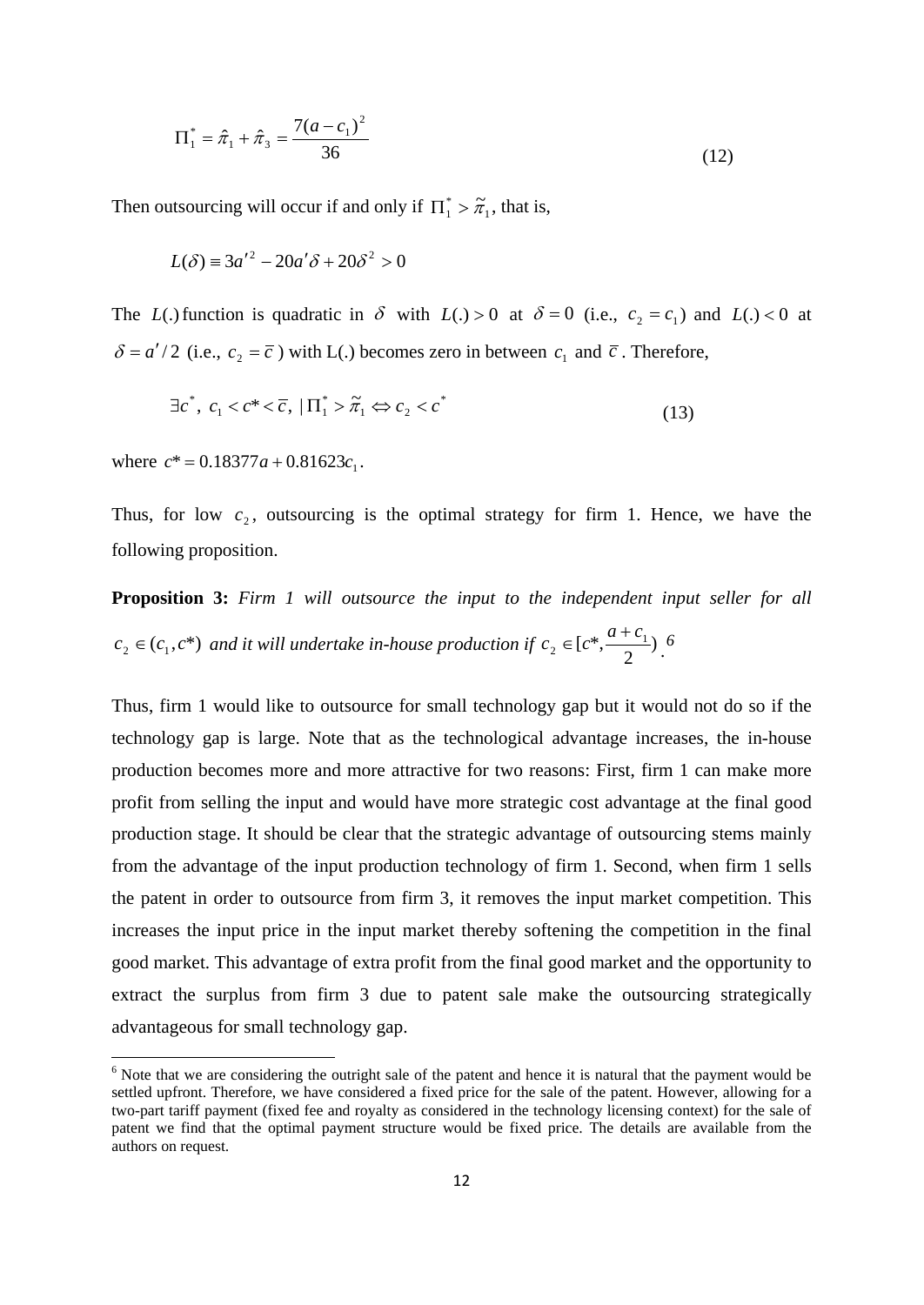# **4. Welfare Analysis**

Consider industry profit and consumers' surplus under outsourcing as compared to the case of in-house production. Industry profit under in-house production (that is, input market competition) is:

$$
\widetilde{\Pi} = \widetilde{\pi}_1 + \widetilde{\pi}_2 + \widetilde{\pi}_3 = \frac{1}{9} [2a' - \delta^2 + a'\delta]
$$

and industry profit under outsourcing

$$
\hat{\Pi} = \hat{\pi}_1 + \hat{\pi}_2 + \hat{\pi}_3 = \frac{2}{9} a'^2
$$

We can easily check that

$$
\tilde{\Pi} > \hat{\Pi} \ \forall c_2 \in (c_1, c^*)
$$

that is, when outsourcing is more profitable compared to in-house production, industry profit unambiguously falls under outsourcing. Here firm 1 benefits at the cost of firm 2.

To see the effect of outsourcing on consumers' welfare, under input market competition the industry output is:

$$
\widetilde{Q} = \widetilde{q}_1 + \widetilde{q}_2 = \frac{1}{3} [2a' - \delta]
$$

and that under outsourcing

$$
\hat{Q} = \hat{q}_1 + \hat{q}_2 = \frac{1}{3}a'
$$

Again, we have unambiguously,

$$
\tilde{Q} > \hat{Q} \ \forall c_2 \in (c_1, c^*)
$$

Therefore, both consumers' welfare and industry profit will fall under outsourcing. Hence,

**Proposition 4.** *Whenever outsourcing occurs, it is welfare reducing.*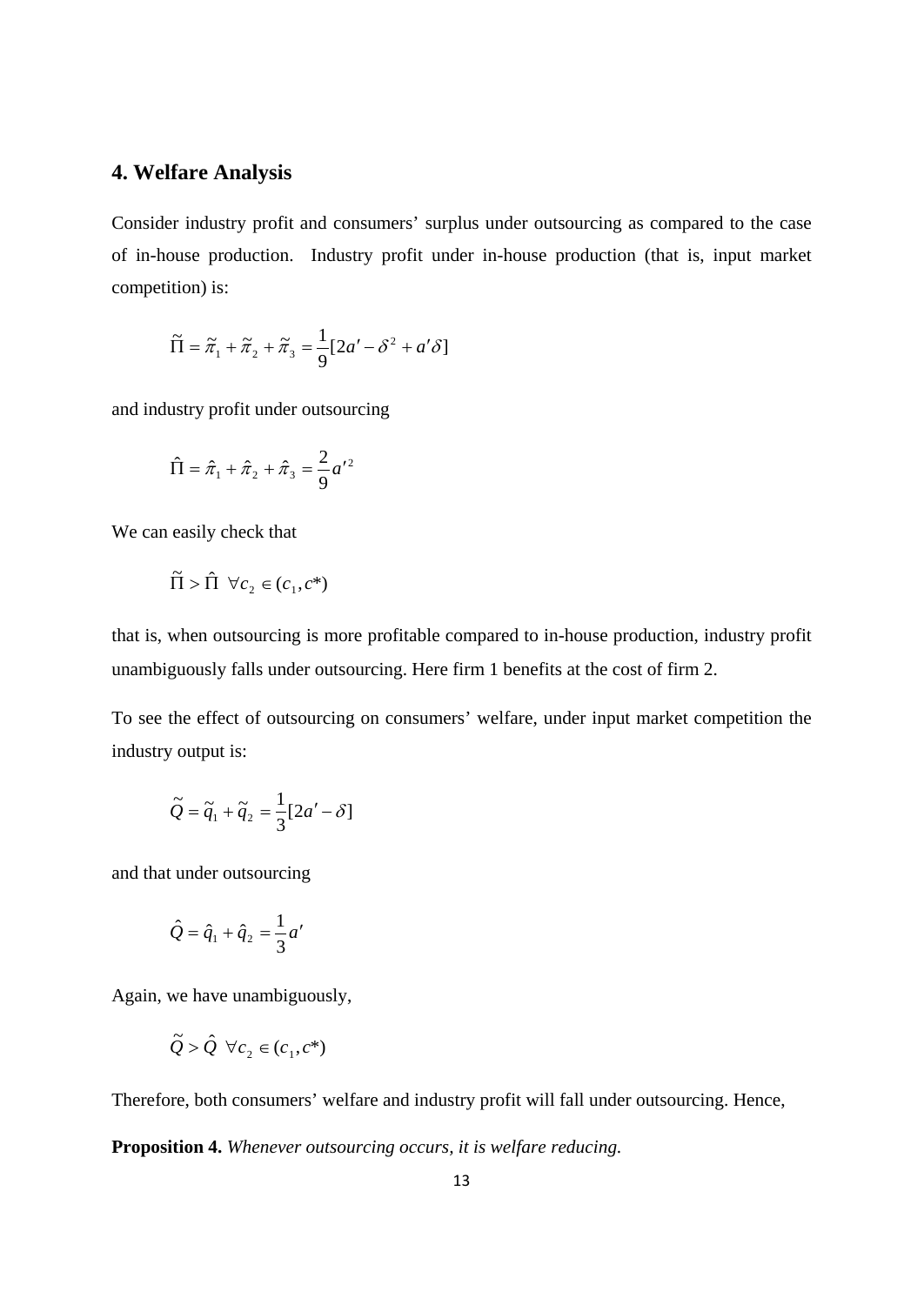This is indeed an important finding of our model. The reason for such welfare loss is easy to explain. Note that by strategic outsourcing firm 1 gains, but both firm 2 and consumers loose. This is because of high price that prevails in the input market due to outsourcing, and this leads to softening of competition in the final good market. Firm 2 looses due to higher input price, so does the consumer due to higher final good price. However, only firm 1 gains out of strategic outsourcing, but the gain is not sufficient to offset the loss due to double marginalization problem under monopoly input supply under outsourcing as compared to input market competition**.**

## **5. Discussion**

First we demonstrate the role of technology transfer in our framework. Suppose, on the contrary, firm 1 does not have any technological advantage, i.e.,  $c_2 < c_1$ . In such a scenario firm 1 cannot transfer the technology either as patent sale or licensing. It still has the option of outsourcing or in-house production purely based on the consideration of cost minimization. Given the price competition in the input market, the prevailing price would be  $c_1$ , and firm 3 would be able to serve the entire demand that comes to the input market. In such a situation firm 1 is indifferent between outsourcing (i.e., buying input from the market) and in-house production. In other words there is no strategic advantage of outsourcing. One can ask whether there would be technology licensing or sale of patent from firm 3 to firm 1. Note that technology sale to firm 1 is equivalent to firm 1 acquiring firm 3 and in that case firm 1 would foreclose firm 2 from supplying input. This anticompetitive behavior is ruled out by the presence of antitrust authority in a country. However the technology licensing to firm 1 would not occur for the same reason as firm 1 cannot commit not to compete in the input market with firm 3 in case it undertakes in-house production.

Our analysis is based on the assumption that firm 1 makes a take-it-or-leave-it offer for its technology sale. A natural question is whether a bargaining between the two parties on the amount of payment would make any qualitative difference to the results derived in the paper. Since bargaining over the fixed payment does not change the choice of input price our analysis would hold as it is. The only difference is that the overall profit from the option of outsourcing would fall by the amount that would be appropriated by firm 3. As a result, the parameter zone for which the outsourcing would be preferred would shrink, unless the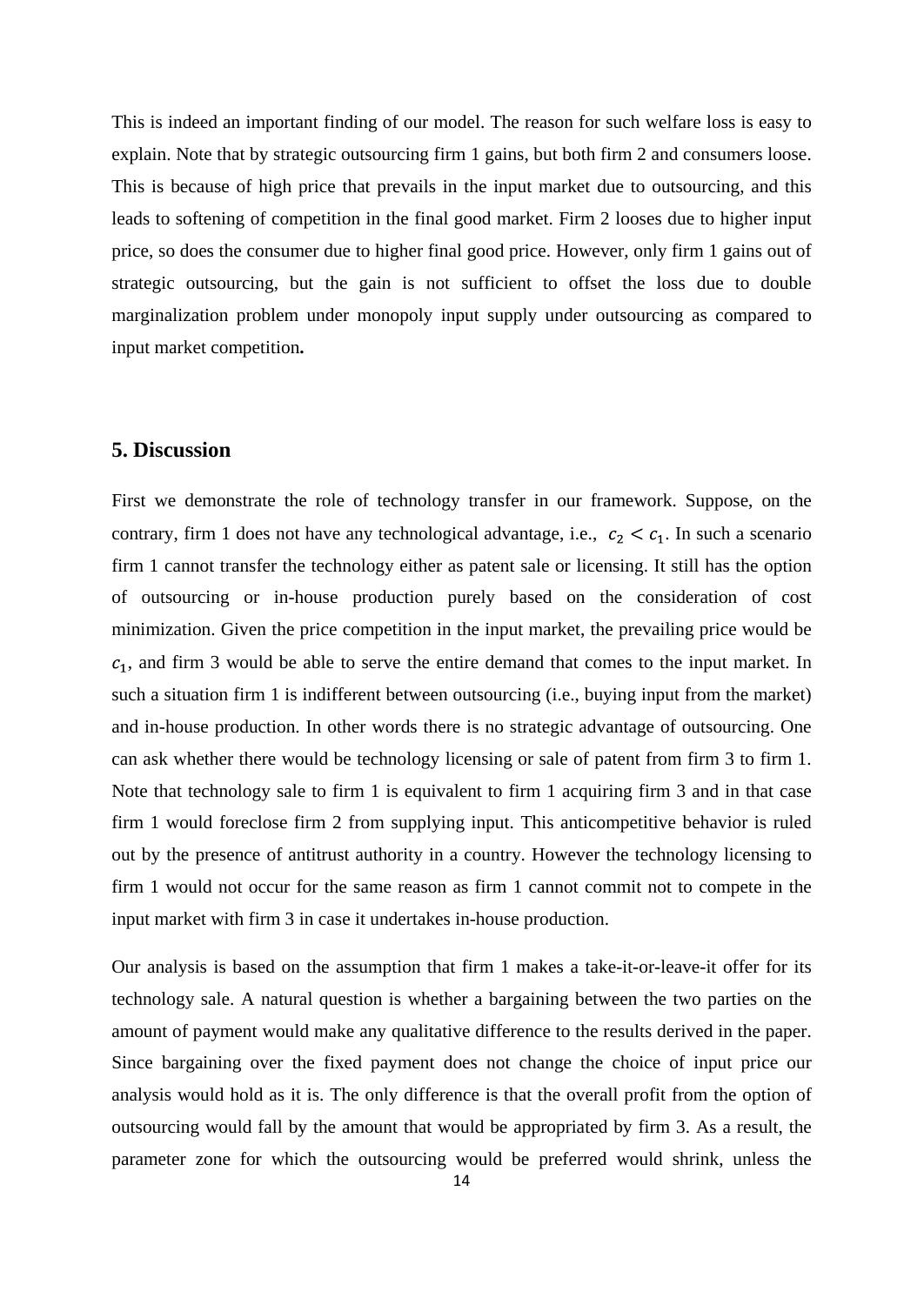bargaining power of firm 3 is so high that firm1 would do better by not choosing that option for all parameter values. One way to justify the zero bargaining power of firm 3 is that the reservation payoff of firm 3 is zero, as without the technology sold to firm 3 it cannot even operate in the market. We have not considered the option of acquiring firm 3 by firm 1. Note that once firm 3 is acquired, then firm 1 would foreclose firm 2 from supplying inputs. As a result the market for the final good would be the monopoly of firm 1. This kind of acquisition leading to monopoly is not generally allowed by antitrust authority in any country.

Another related point is what happens if there is a competitive fringe to supply the input rather than one independent input supplier. In this case technology licensing to one or more firms will not be possible due to the commitment problem of input market competition. Now technology sale to one input supplier among the competitive fringe may be possible, but the equilibrium price in the input market would then be  $c_2$  and the firm which would buy the patent would serve the input market. However, firm 1 could then extract  $(c_2 - c_1)$  price-cost margin per unit of input demand. By in-house production firm 1, in fact, would do better because since its own cost of production would be low  $(i.e., c<sub>1</sub>)$  and the profit from selling input to firm 2 would remain the same. Thus, it is easy to understand that by simply producing the input in-house and then by selling the input to its rival at the cost price of the other input suppliers, firm 1 does better than outsourcing. This is true whenever there is more than one independent input supplier.

Our welfare result sheds an important light on the issue of international outsourcing also. Suppose, firm 1 and firm 2 are from North and firm 3 is from a southern country. The final good is produced and consumed in the North. The northern firms have the option of outsourcing from the south. Let the per unit input cost of production by firm 3 (the southern firm) be  $c_2 = c + t$ , where *c* is the basic cost of production and *t* the trade cost which includes both transport and tariff imposed by the North. Suppose, due to trade liberalization trade cost falls leading to a fall in  $c<sub>2</sub>$ . Suppose we begin from a situation where the difference between  $c_1$  and  $c_2$  is high so that the input market is characterized by competition and the outcome is that firm 1 supplies input to firm 2 at the competitive price. Now, with the advent of trade liberalization the difference of costs between  $c_1$  and  $c_2$  falls, as a result outsourcing from the South becomes profitable. Here outsourcing is triggered by trade liberalization and welfare in the North ultimately falls. Hence, there is good enough reason for the North to be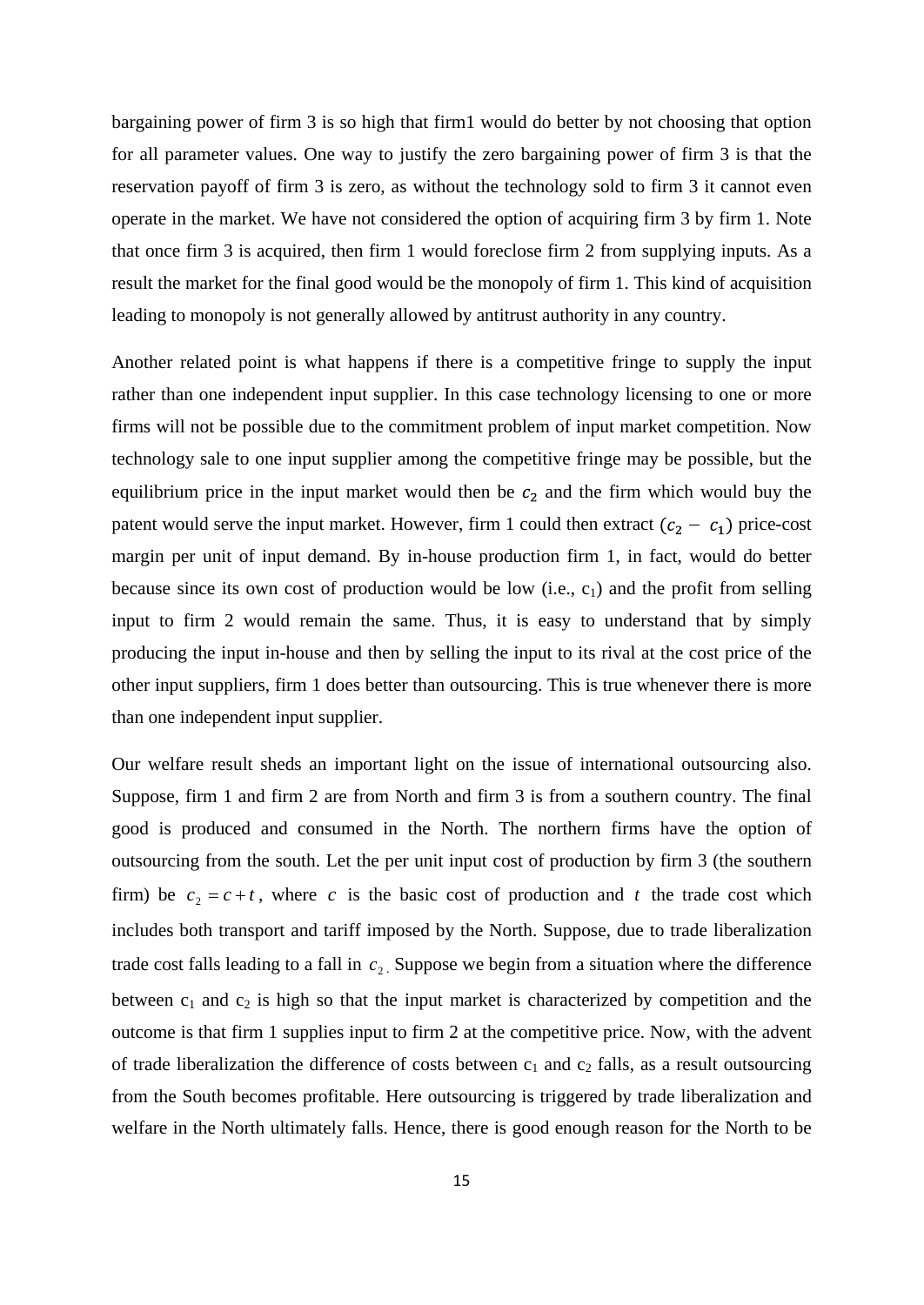skeptical about too much outsourcing, especially when this is driven by strategic consideration rather than cost consideration. Our model provides a foundation for such welfare reducing outsourcing in the international context.<sup>[7](#page-17-0)</sup>

## **6. Conclusion**

<u>.</u>

In this paper we have shown the possibility that although a firm possesses a superior input producing technology, it outsources the crucial input from outside at a much higher price than its in-house production cost under some parametric configurations. More specifically, the outsourcing occurs when the technological gap between its in-house input production and that of the outside input supplier is not large and it would produce the input in-house and also supply to its rival when the technology gap is large. Outsourcing leads to high input price, which softens the competition in the final good market. We have introduced the issue of technology transfer in the outsourcing literature and provided a new strategic reason for outsourcing which was hitherto not recognized in the literature.

We have analyzed the problem in a setting where an integrated firm competes in the final goods market with a rival that has to depend on the input market for the supply of input and the independent input producer has an inferior input producing technology. The integrated firm by selling off the patent of its technology to the independent input producing firm credibly commits to purchase inputs from the monopoly input seller. This raises not only its own production cost but also that of the rival. Thus by transferring its technology not only it captures the surplus profit of the input supplier by means of a fee, but outsourcing helps in reducing competition in the final goods market. In this set up, the overall industry profit falls in the final good market due to high price in the input market under outsourcing. The outsourcing firm manages to appropriate an extra surplus from the input supplier through a price for its technology sale and thereby it benefits the most, but the rival in the final good

<span id="page-17-0"></span> $<sup>7</sup>$  There are some interesting papers which stress the welfare loss as a result of outsourcing decision of firms. For</sup> instance, see Marjit and Mukherjee (2008), Mukherjee and Tsai (2010). There exists a considerable literature dealing with different aspects of international outsourcing. In particular, Chen et al (2004) dealt with the strategic outsourcing in the international context and focused on the effect of trade liberalization in intermediate input which might lead to higher prices for inputs as well as for final goods.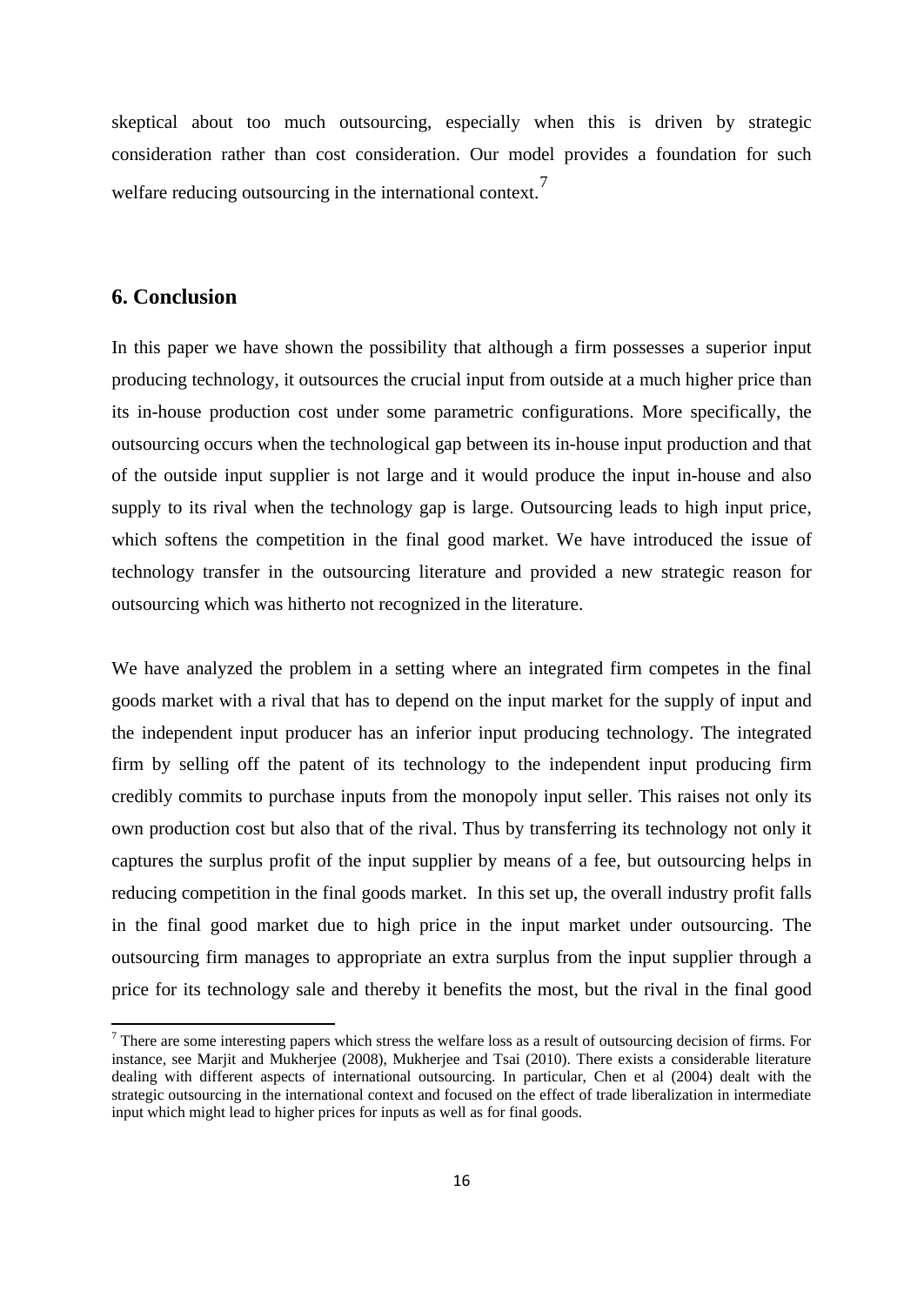market becomes the worst sufferer as it has to buy the input at a higher price. And consumers also suffer because of double marginalization in the upstream and downstream pricing that raises the final products price. Our analysis thus raises a serious policy concern over the strategic outsourcing.

Though we have posed the problem in the context of a standard vertical structure model of industrial organization, our model is equally applicable in the context of international outsourcing. One such application is discussed in the paper. If outsourcing is triggered by trade liberalization, then it is likely that welfare in the countries which indulge in outsourcing might fall even though the firms which are engaged in strategic outsourcing actually gain. Thus, there is reasonable concern over excessive outsourcing which occurs beyond the cost consideration of such transaction.

## **References**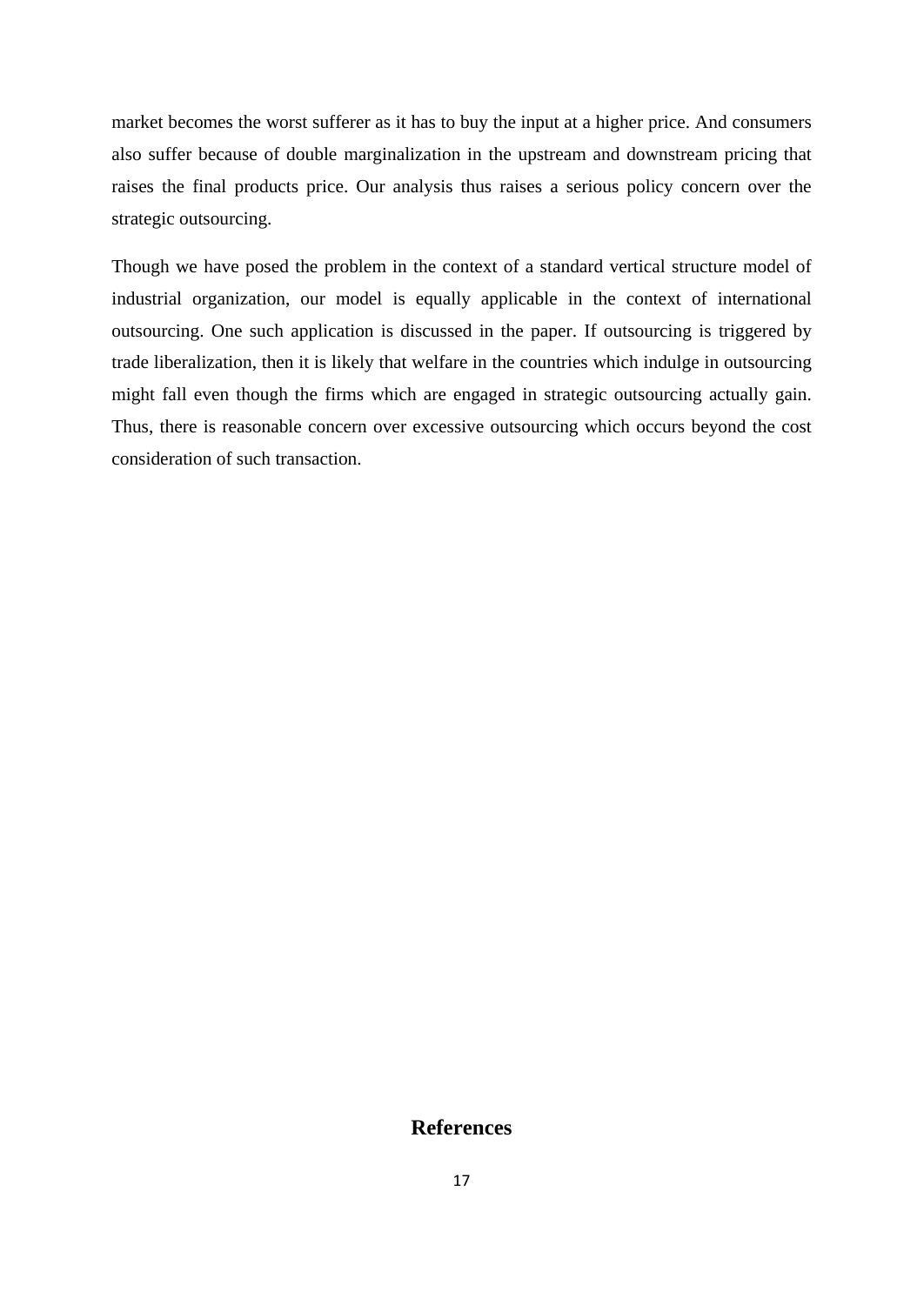**Antras, P. and Helpman, E**., (2006). Contractual frictions and global sourcing. NBER Working Paper No. 12747

**Arya, A., Mittendorf, B., Sappington, D**., 2008a. The make-or-buy decision in the presence of a rival: strategic outsourcing to a common supplier. Management Science 54, 1747–1758.

**Arya, A., B. Mittendorf, and Sappington, D.**, 2008b. "Outsourcing, vertical integration, and price vs. quantity competition." *International Journal of Industrial Organization* 26: 1-16.

**Buehler, S. and Haucap, J**., 2006. "Strategic outsourcing revisited." *Journal of Economic Behavior and Organization* 61: 325-338.

**Chen, Yutian.,** 2011, Strategic sourcing for entry deterrence and tacit collusion, *Journal of Economics,* 102, 137 – 156.

**Chen, Yutian and Dubey, P**., 2009. Outsourcing under strategic competition and increasing returns to scale. *Working Paper*. California State University, Long Beach.

**Chen, Yutian, Dubey, P., Sen, D**., 2011. Outsourcing induced by strategic competition, *International Journal of Industrial Organization* 29, 484-92.

**Chen, Yongmin, Ishikawa, J. and Yu, Z.,** 2004. Trade liberalization and strategic outsourcing. *Journal of International Economics* 63: 419-436.

**Coase, R. H.,** 1937. The nature of the firm. *Economica* 4: 386-405.

**Feenstra, R. C. and Hanson, G. H.,** 1999. The impact of outsourcing and high technology capital on wages: Estimates for the U.S., 1979-1990. *Quarterly Journal of Economics* 114: 907-940.

**Gibbons, R.,** (2005), Four formal(izable) theories of the firm?, *Journal of Economic Behavior and Organization* 58, 200-245.

**Grossman, S. and Hart, O**., 1986. The costs and benefits of ownership: a theory of vertical and lateral integration. *Journal of Political Economy* 94,691–719.

**Grossman, G. and Helpman, E.,** 2003. Outsourcing versus FDI in industry equilibrium. *Journal of the European Economic Association* 1, 317–327.

**Grossman, G. and Helpman, E**., 2005. Outsourcing in a global economy. *Review of Economic Studies* 72, 135–159.

**Hummels, D., Rapoport, D., and Yi, K.,** 1998. Vertical specialization and the changing nature of world trade. Federal Reserve Bank of New York Economic Policy Review, June: 79-99.

**Marjit, S. and Mukherjee, A.,** (2008), International outspourcing and R&D: Long run implications for consumers, *Review of International Economics,* 16(5), 1010–1022.

**McLaren, J.,** 2000. Globalization and vertical structure. *American Economic Review* 90, 1239–1254.

**Mukherjee, A. and Ray, A**., (2007), Strategic outsourcing and R&D in a vertical structure, The *Manchester School* 75, 297-310.